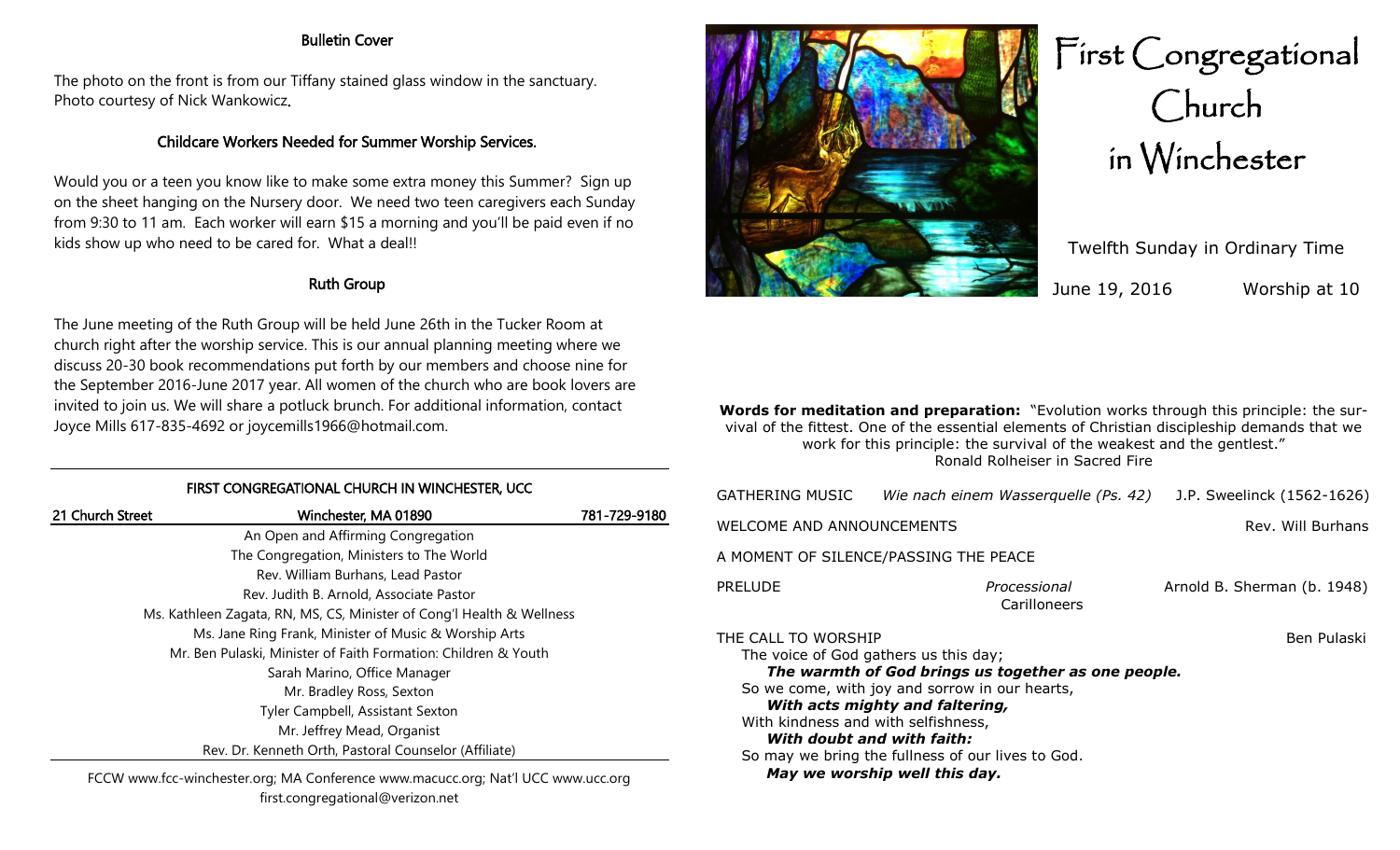| *PROCESSIONAL HYMN                        | <b>Bring Many Names</b>                                                                                                                                                                                                               | Black-covered New Century Hymnal #11                 | My tears have been my food day<br>"Where is your God?"                                                                                                                                          |
|-------------------------------------------|---------------------------------------------------------------------------------------------------------------------------------------------------------------------------------------------------------------------------------------|------------------------------------------------------|-------------------------------------------------------------------------------------------------------------------------------------------------------------------------------------------------|
| *THE ANNOTATED LORD'S PRAYER (see insert) |                                                                                                                                                                                                                                       | Kathleen Zagata                                      | These things I remember, as I p<br>them in procession to the house                                                                                                                              |
| *AN ACT OF PRAISE                         | The Gloria Patri<br>(Please use words that are most meaningful to you)<br>Glory be to the Creator and to the Christ and to the Holy Ghost;<br>As it was in the beginning, is now and ever shall be;<br>World without end, amen, amen. | PH 513                                               | a multitude keeping festival.<br><b>SUNG REFRAIN</b><br>Why are you cast down, O my s<br>God; for I shall again praise him<br>My soul is cast down within me;<br>and of Hermon, from Mount Miza |
| SACRAMENT OF BAPTISM                      | Henry Michael Sandak<br>Son of Kate and Steve Sandak                                                                                                                                                                                  |                                                      | Deep calls to deep at the thunde<br>have gone over me<br>Why are you cast down, O my s                                                                                                          |
| *HYMN                                     | I Was There to Hear Your Borning Cry                                                                                                                                                                                                  | Black-covered New Century Hymnal #351                | God; for I shall again praise him<br><b>SUNG REFRAIN</b>                                                                                                                                        |
| THE OFFERTORY<br><b>Offertory Anthem</b>  | "Agnus Dei" from Winter's Dream                                                                                                                                                                                                       | Rev. Judy Arnold<br>Paul Halley (b. 1952)            | <b>SERMON</b>                                                                                                                                                                                   |
|                                           |                                                                                                                                                                                                                                       | traditional Latin/Roman Rite                         | A QUIET TIME FOR REFLECTION                                                                                                                                                                     |
|                                           | Lamb of God, who takes away the sins of the world, have mercy on us.<br>Lamb of God, who takes away the sins of the world, have mercy on us.<br>Lamb of God, who takes away the sins of the world, grant us peace.                    |                                                      | PRAYERS OF THE PEOPLE                                                                                                                                                                           |
|                                           | Peter Owens, saxophone                                                                                                                                                                                                                |                                                      | *CLOSING HYMN                                                                                                                                                                                   |
| Doxology                                  | (Please use words that are most meaningful to you)<br>Praise God from whom all blessings flow,                                                                                                                                        | <b>NCH 780</b>                                       | *BENEDICTION                                                                                                                                                                                    |
|                                           | Praise God all creatures here below,<br>Praise God above you heavenly host,                                                                                                                                                           |                                                      | <b>POSTLUDE</b><br>Praeal                                                                                                                                                                       |
| *Prayer of Dedication                     | Creator, Christ and Holy Ghost. Amen.                                                                                                                                                                                                 | Rev. Judy                                            | *PH indicates Pilgrim Hymna<br>*Thos                                                                                                                                                            |
| <b>SCRIPTURE</b>                          | Psalm 42                                                                                                                                                                                                                              | Liturgist: Stephen Cole                              | Head-sets for the hearing impaire<br>We encourage you to u                                                                                                                                      |
| Response<br>Unison                        |                                                                                                                                                                                                                                       | Antiphon: Carolyn Jennings, 1994                     |                                                                                                                                                                                                 |
| $\bullet$                                 |                                                                                                                                                                                                                                       | g:                                                   | Today's Chancel flowers are given t                                                                                                                                                             |
| My<br>soul<br>(Alt. for Ps. 43) Why       | thirsts for<br>God,<br>have you<br>cast<br>me                                                                                                                                                                                         | for the liv - ing<br>God.<br>off,<br>$\circ$<br>God? | our dedicated teaching staff, by the                                                                                                                                                            |
|                                           | ℴ                                                                                                                                                                                                                                     |                                                      |                                                                                                                                                                                                 |
|                                           |                                                                                                                                                                                                                                       |                                                      | Summer Tuesdays with Jesus begins                                                                                                                                                               |

#### **SUNG REFRAIN:** *My soul thirsts for God, for the living God.*

As a deer longs for flowing streams, so my soul longs for you, O God. My soul thirsts for God, for the living God. When shall I come and behold the face of God?

y and night, while people say to me continually,

Your out my soul: how I went with the throng, and led of God, with glad shouts and songs of thanksgiving,

soul, and why are you disquieted within me? Hope in I, my help and my God.

therefore I remember you from the land of Jordan and of Hermon, from Mount Mizar.

er of your cataracts; all your waves and your billows

soul, and why are you disquieted within me? Hope in I, my help and my God.

Philippians 4:4-7

| SERMON                      | "The Gentle People"              | Rev. Will                                                                                                                                                                                                                                     |
|-----------------------------|----------------------------------|-----------------------------------------------------------------------------------------------------------------------------------------------------------------------------------------------------------------------------------------------|
| A QUIET TIME FOR REFLECTION |                                  |                                                                                                                                                                                                                                               |
| PRAYERS OF THE PEOPLE       |                                  | Rev. Judy                                                                                                                                                                                                                                     |
| *CLOSING HYMN               | God Be With You                  | Black-Covered New Century Hymnal #81                                                                                                                                                                                                          |
| *BENEDICTION                |                                  | Rev. Will                                                                                                                                                                                                                                     |
| <b>POSTLUDE</b>             | Praeambulum                      | Heinrich Scheidemann (1595-1663)                                                                                                                                                                                                              |
|                             | *Those who are able please stand | *PH indicates Pilgrim Hymnal (red) NCH indicates New Century Hymnal (black)<br>Head-sets for the hearing impaired & large print bulletins are available from the deacons.<br>We encourage you to use the nametags available in the Vestibule. |

## Sanctuary Flowers:

to the glory of God and in honor of and with thanks to Faith Formation Ministry.

## Tuesdays with Jesus

this Tuesday night and will continue most Tuesday nights throughout the summer. We will meet from 6-7pm in Rev. Will's office, spend 20 minutes in Centering Prayer and then share a brief Communion service with one another. Come whenever you can, for as long as you can, however you can!